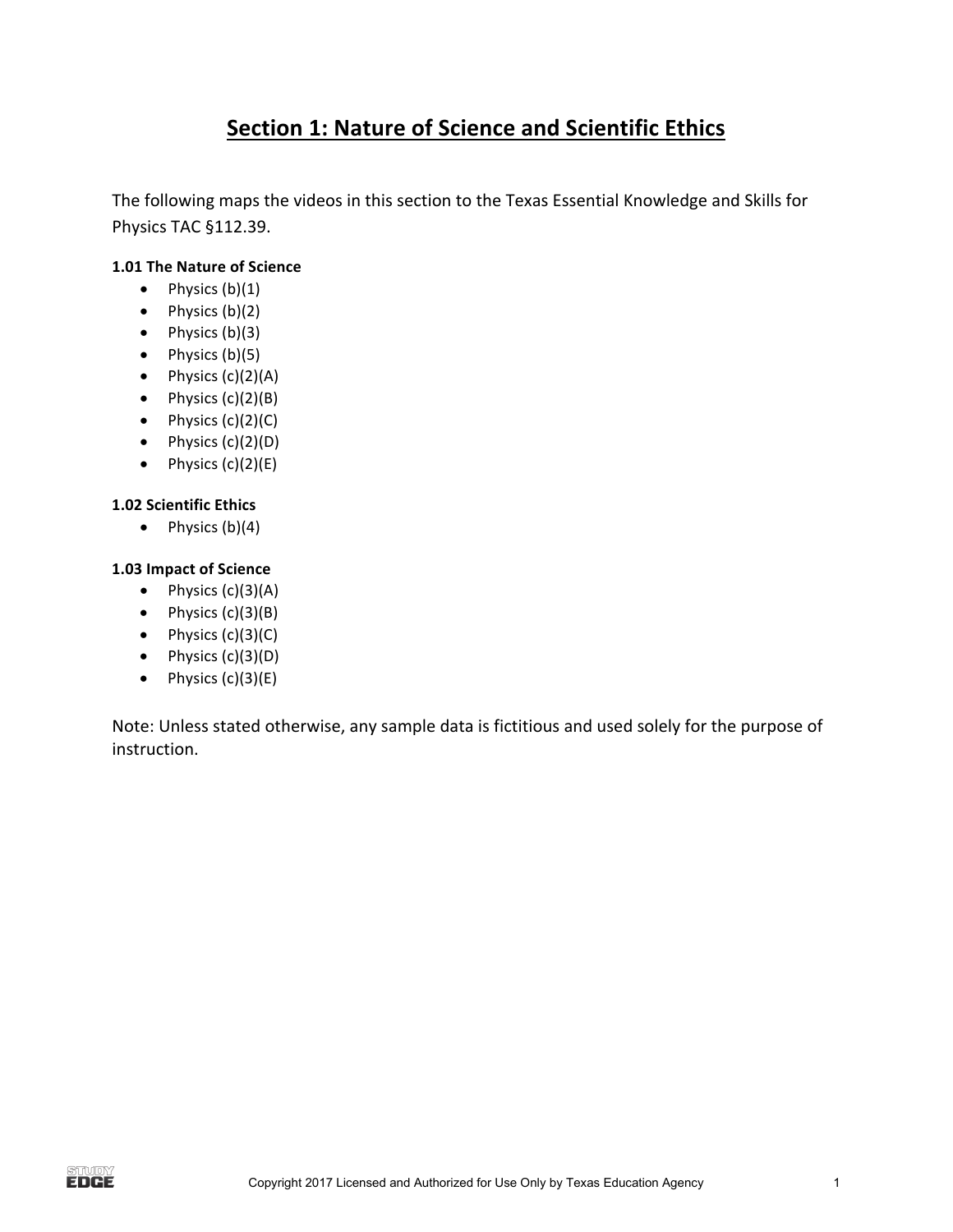# **1.01 The Nature of Science**

**Science** involves the use of empirical evidence to explain phenomena in nature. These explanations can be used to make predictions about future events.

- **Scientific inquiry** is the deliberate, planned practice of investigating the natural world using scientific methods.
- Humanity has amassed a vast wealth of knowledge through scientific inquiry, and this knowledge is being refined and added to every day.
- Many scientific theories are expressed conceptually in plain language, while many others are expressed in the language of mathematics.
- Many scientific questions are still unanswered for a variety of reasons.
	- $\circ$  Some require mathematical methods that have not yet been developed.
	- $\circ$  Some require experimental equipment that has not been devised, built, or funded.
	- $\circ$  Some require experimental or theoretical methods that have yet to be devised.
	- $\circ$  Many unanswered scientific questions simply have not yet been asked at all!
- Science is a tool for answering empirical questions, but it is not suited to handle nonempirical questions that are not scientifically testable, such as some of the questions raised by philosophers.

*Hypothesis* – A tentative, testable statement that has the *possibility* of being supported by observational evidence 

**Theory** – A testable description of nature that has been well-researched and supported by multiple scientists working independently

- Hypotheses that have been reliably and repeatedly supported can be incorporated into scientific theories.
- Scientific theories, while generally considered reliable and time-tested, are under continual scrutiny and can be modified or overturned based on new evidence.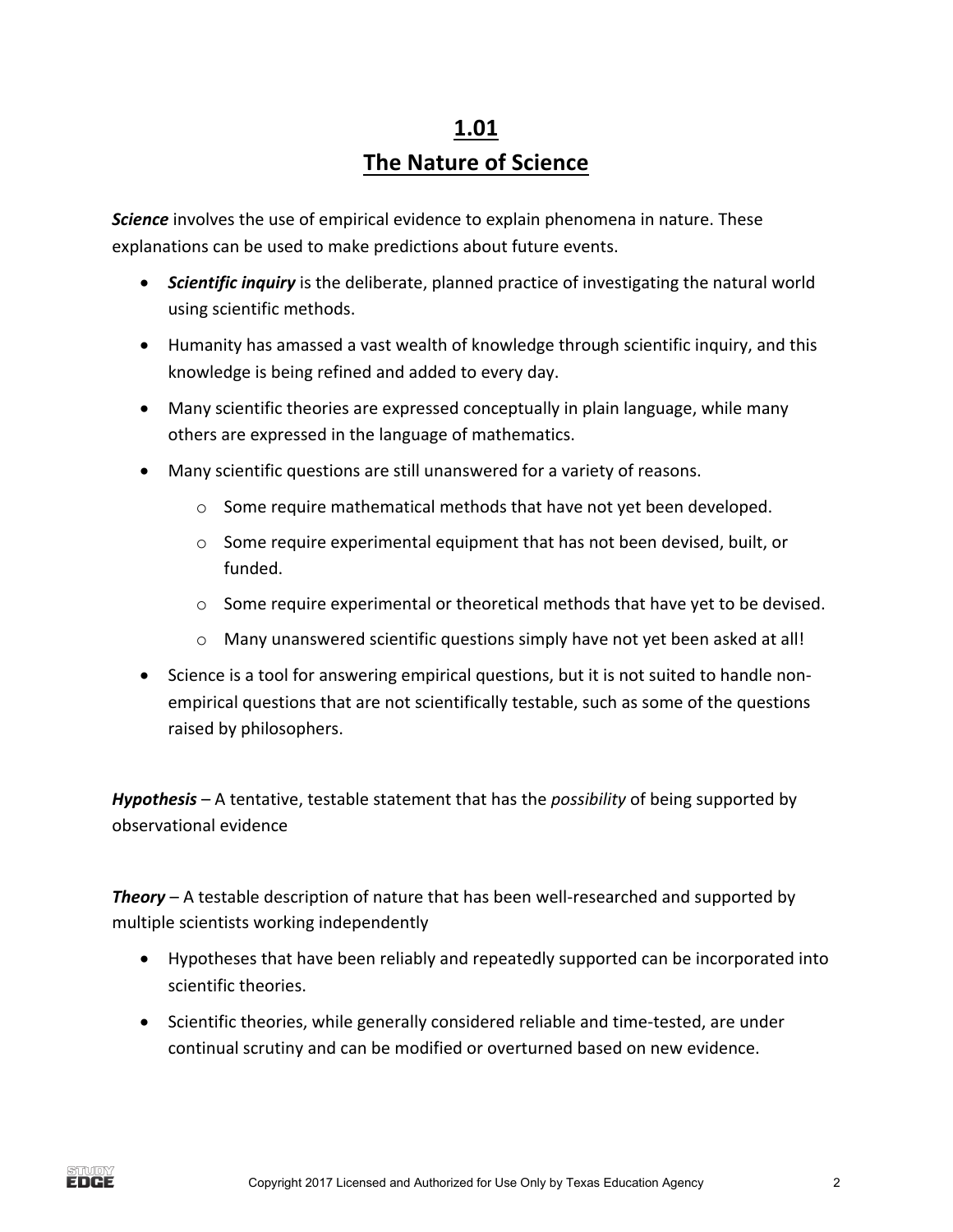**Scientific system** – A collection of interacting cycles, structures, and processes that can be described in terms of space, time, energy, and matter

- Systems in nature can be described by *scientific models*, which are condensed conceptual or mathematical descriptions of those systems.
- Patterns in scientific systems can be used to make predictions about the future.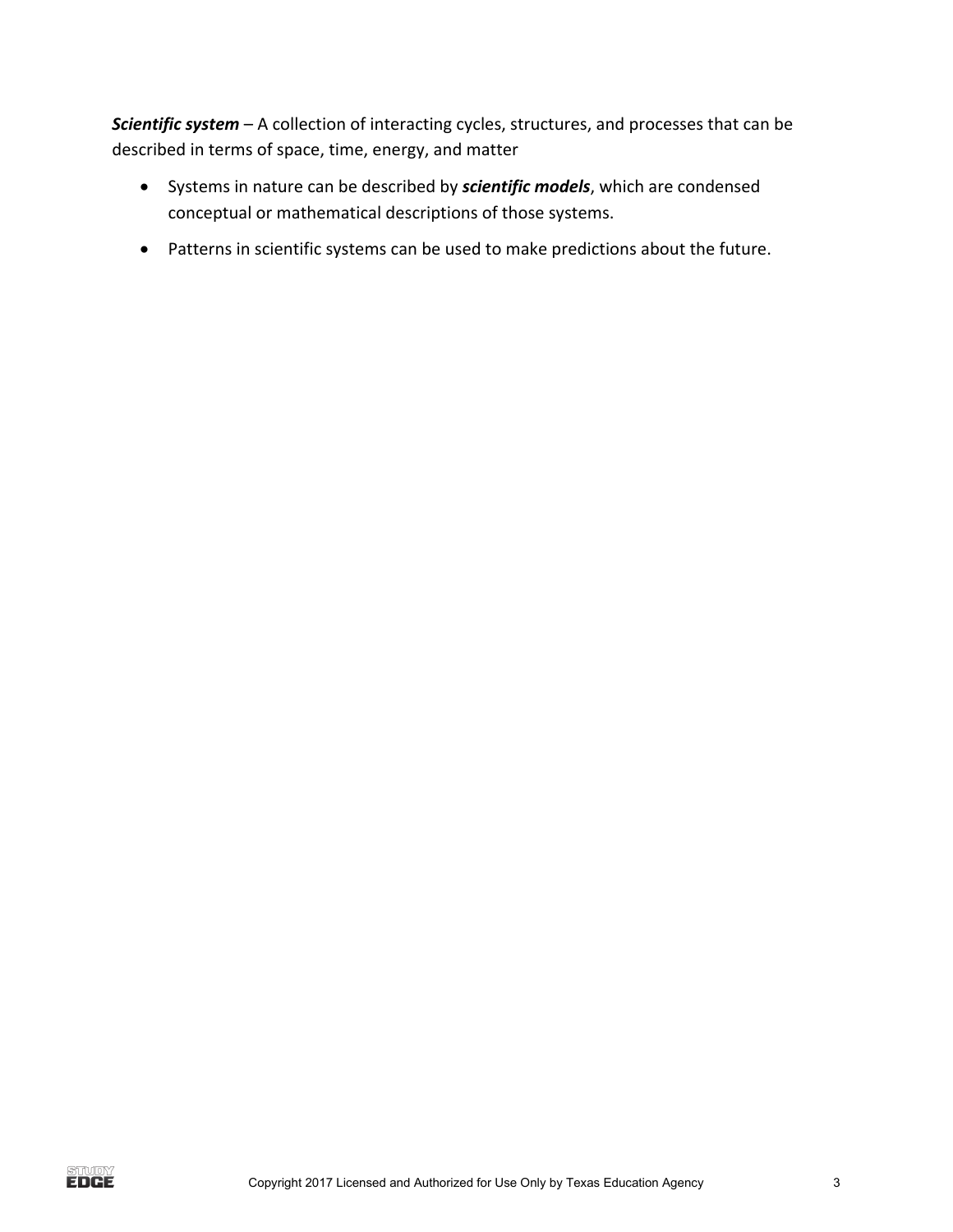## **1.02 Scientific Ethics**

**Scientific ethics** – The practice of science in a socially responsible, truthful, and moral way

- A commitment to unbiased truth is a fundamental tenet of scientific ethics. Scientists should always seek the truth, whatever it may be.
	- $\circ$  A scientist should set aside all opinions when performing and analyzing the results of any scientific experiment.
	- o Scientists should remain free of **conflicts of interest**. For example, if a company pays a scientist to perform a study on their product's safety and offers the scientist an incentive to produce a favorable result, that conflict of interest can cloud the scientist's objectivity.
- Scientists should be open to the idea that they may be wrong and should objectively consider the opinions of those who disagree with them.
- Scientists should be aware of the ways in which their work could be interpreted by the public and should not use that knowledge nefariously. For example, purposely publishing a questionable or untrue result that could make people respond in ways that would benefit the publishing scientist would be considered unethical behavior. Scientists should not abuse the trust placed in them by the public.
- Scientific research using human or animal subjects should always be done with the consent of those involved and with the subjects' well-being in mind. Research subjects should always know that they are involved in an experiment and should be informed of any risks that the experiment may pose to them.
- Not all scientists behave ethically. Throughout history, many gruesome violations of scientific ethics have occurred, and scientists should study history so that they do not repeat the mistakes of the past.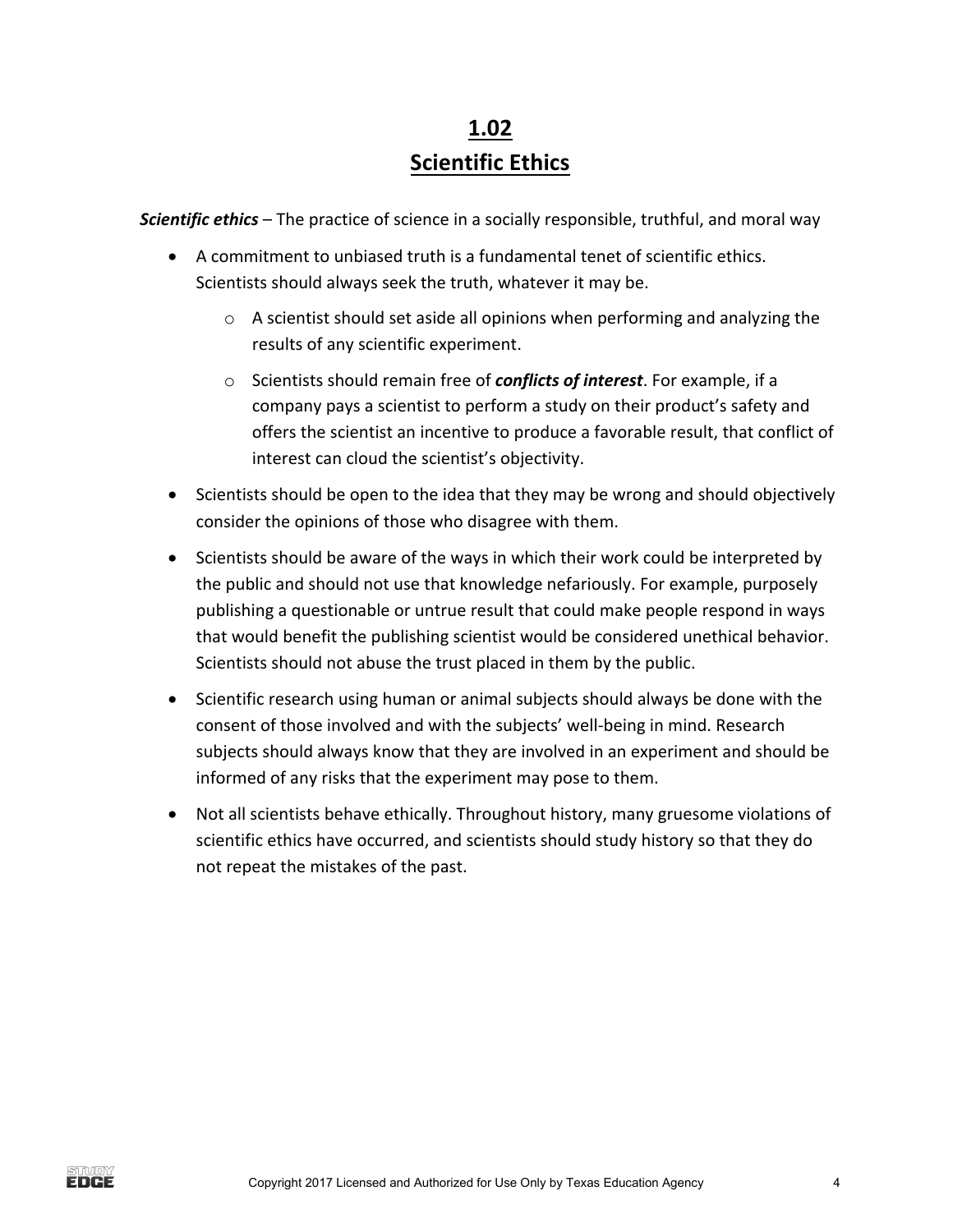## **1.03 Impact of Science**

- Once you have developed a scientific way of thinking, you can use it in your everyday life to make better choices and to be a more informed member of society.
	- $\circ$  When you encounter an article that presents data to assist in making a point, consider whether the data presented truly supports the conclusions being made.
	- $\circ$  When products claim to be "scientifically proven," locate and read the studies that support those claims, and decide for yourself.
	- $\circ$  Use mathematical models from scientific disciplines to make predictions applicable to your life. For example, you could use your knowledge of exponential and linear growth to make personal financial projections.
	- $\circ$  Engage in more meaningful conversations with peers by using scientific knowledge (especially that of physics) to explain and deepen your understanding of phenomena you observe every day.
- For many businesses, scientific knowledge and quantitative reasoning skills are highly desirable qualities in prospective employees.
	- $\circ$  Level of scientific literacy and education correlates positively with higher-paying careers.
	- $\circ$  Higher-level (and higher-paying) tasks in the economy often require a significant understanding of science, mathematics, critical thinking, and logical reasoning.
	- $\circ$  According to Glassdoor, a web resource about employment, four of the top five highest-paying college majors of 2016 were in fields of engineering. All of them required high levels of scientific study (Glassdoor, 2016).